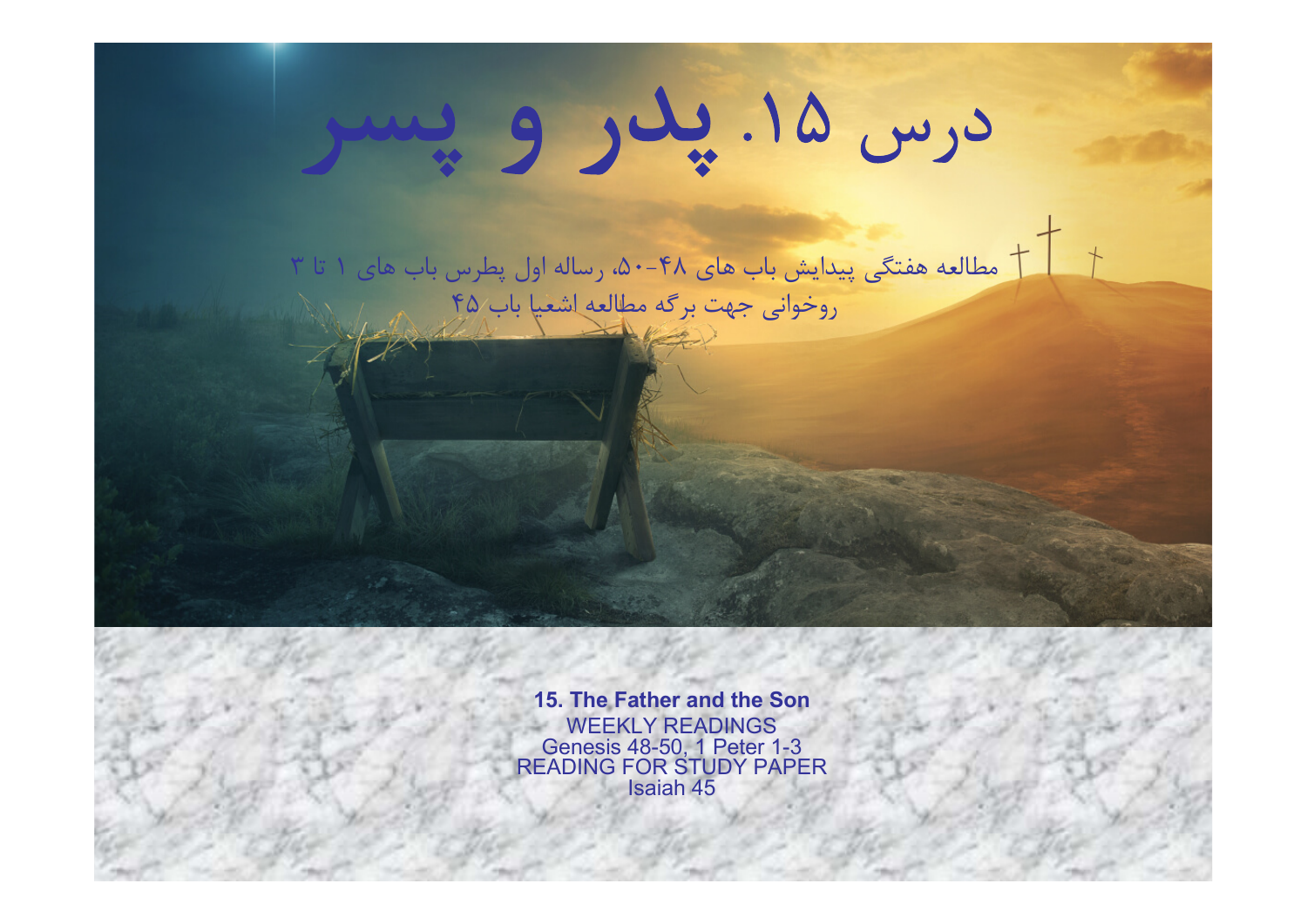### Knowing God leads to eternal life



• Once, when Jesus was praying to His Father, He used these words,

> "This is life eternal, that they might know Thee the only true God, and Jesus Christ, whom Thou has sent" (John, chapter 17, verse 3).

شناخت خدا منجر به حيات جاودان مي شود

وقتي كه عيسي نزد پدر خود دعا كرد، اين كلمات را گفت :

"اين است حيات جاودان كه آنها تو را خداي واحد حقيقي و عيسي مسيح را كه فرستادة توست بشناسند " (يوحنا، باب ،١٧ آية ٣).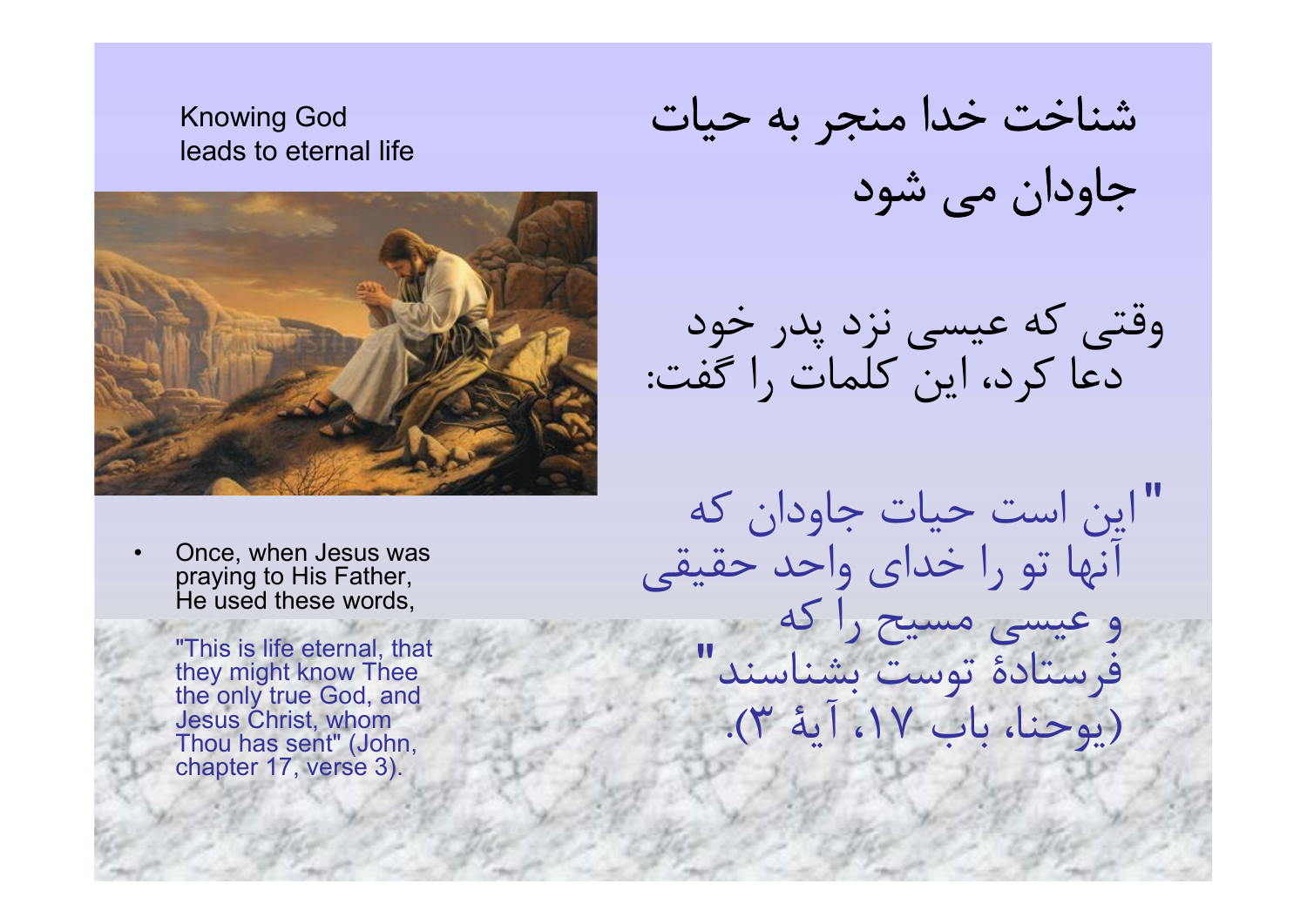## Knowing God and his Son from the Bible

- We must therefore know God the Father, and His Son, Jesus Christ. Eternal life depends upon this knowledge.
- And how else can we learn about God, and the Lord Jesus Christ, but by reading the Bible? It is impossible for us to know anything about God, unless we study the message which He Himself has given us.



شناخت خدا و پسرش از كتاب مقدس

- از اين رو بايد خداي پدر و پسر او، عيسي مسيح را بشناسيم. داشتن حيات جاودان، به دانستن اين موضوع بستگي دارد .
- ديگر چگونه مي توانيم با خواندن كتاب مقدس، دربارة خدا و خداوند عيسي مسيح بياموزيم؟ براي ما غير ممكن است كه همه چيز را دربارة خدا بدانيم، مگر با مطالعة پيغامي كه او به ما داده است .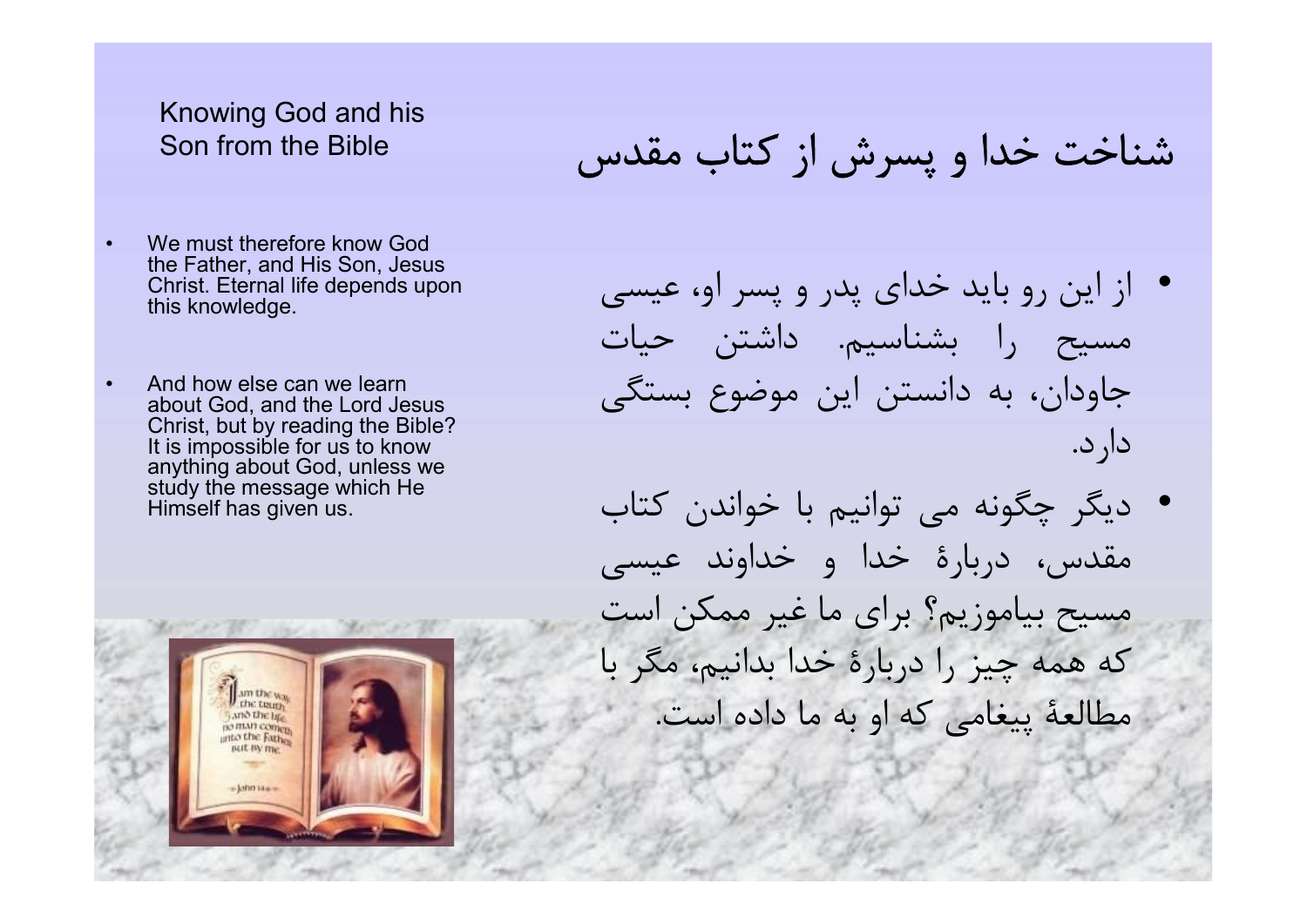#### One God and Father of all



What can we learn from the Bible about God? The apostle Paul, when writing to Timothy, speaks of Him as,

"The blessed and only Potentate, the King of kings, and Lord of lords; who only hath immortality, dwelling in the light which no man can approach unto; whom no man hath seen, nor can see" (I Timothy, chapter 6, verses 15- 16).

If the Bible told us only of the power and holiness of God, we should certainly fear Him; but we might find it difficult to love Him.

But God has shown us that He is also kind and merciful.

تنها يك خداست كه پدر همه مي باشد

• چه چيزي مي توانيم از كتاب مقدس دربارة خدا ياد بگيريم؟ پولس رسول، در تيموتائوس دربارة او مي نويسد: "آن يكتا حكمران متبارک كه پادشاهِ پادشاهان و خداوند خداوندان است اين را ظاهر خواهد ساخت. به آن يكتا وجودي كه فنا ناپذير است و در نوري ساكن مي باشد كه محال است كسي به آن نزديك گردد و هيچ كس هرگز او را نديده و نمي تواند ببيند" (اول تيموتائوس، باب ۶، آية ١٦-١٥).

اگر كتاب مقدس تنها دربارة قدرت و ق دوسيت خدا صحبت كرده باشد، ما حتماً بايد از او بترسيم، و دوست داشتن و محبت به او برايمان مشكل خواهد شد. اما خدا به ما نشان داده است كه او علاوه بر اين، مهربان و بخشنده نيز است.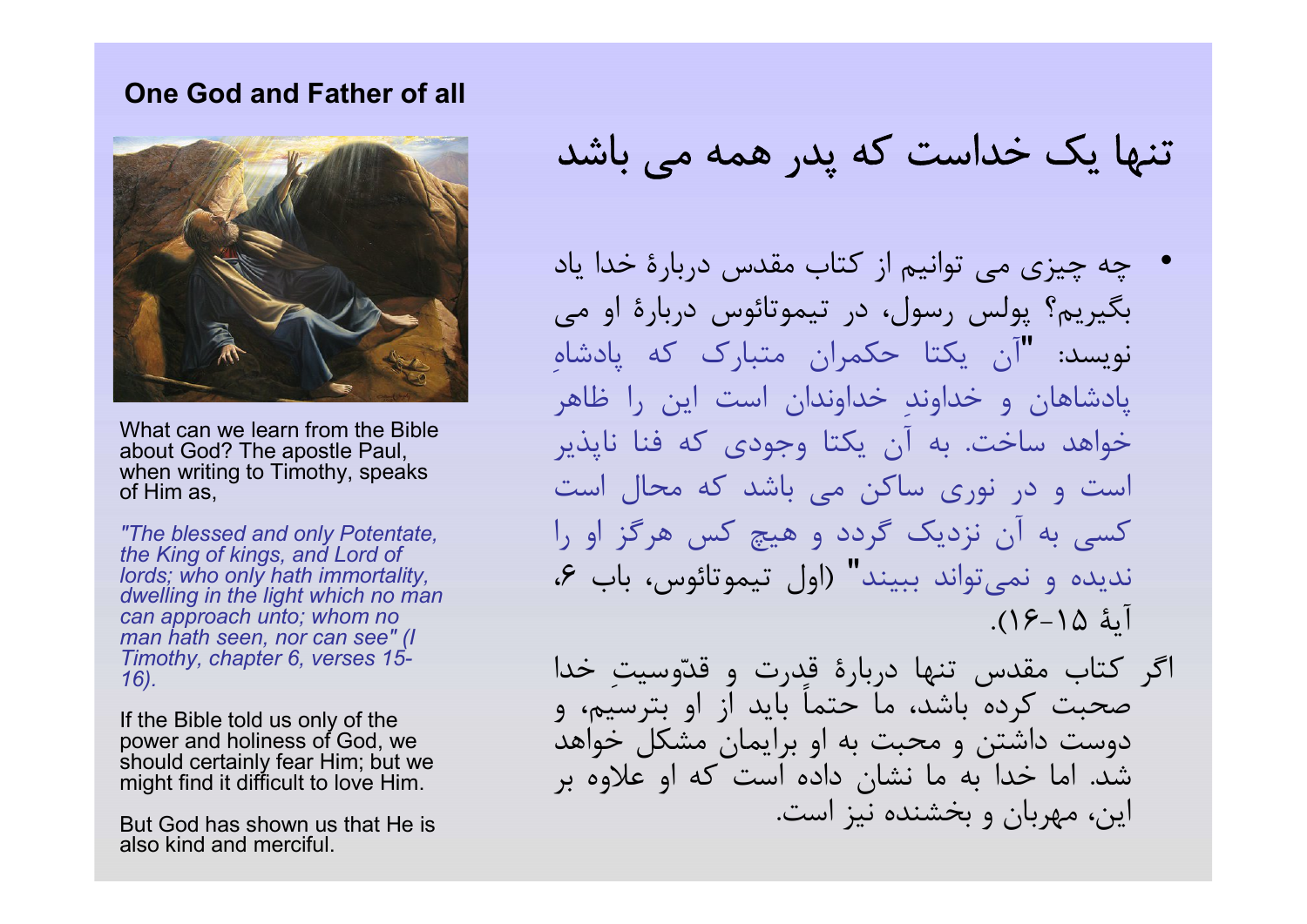#### God reveals himself to Moses



When Moses was leading the children of Israel through the wilderness, he became discouraged by the difficulties he had had to face; and to help him carry on, he prayed to God, saying, "I beseech Thee, show me Thy glory."

We can read about this in Exodus, chapter 33, verse 17-23, and then in chapter 34, verse 6-7, where God revealed Himself to Moses in these words: "The Lord, the Lord God, merciful and gracious, longsuffering, and abundant in goodness and truth."

When we think about God´s goodness, we may well say with the Psalmist, "Bless the Lord, O my soul: and all that is within me, bless His holy name" (Psalm 103, verse 1).

خدا خود را به موسي آشكار كرد

- زماني كه موسي بني اسرائيل را در بيابان هدايت مي كرد، از روبرو شدن با مشكلات، دلسرد شده بسوي خدا دعا كرد و "استدعا دارم جلال خود را به من نشان دهي " گفت:
- در اين باره در كتاب خروج، باب ،٣٣ آية ،٢٣-١٧ و بعد در باب ،٣٤ آية ٧-٦ نيز مي توانيم بخوانيم كه خدا خود را به موسى با اين كلمات آشكار مى كند: "من خداوند خداى بخشنده و مهربان و دير خشم و سرشار از محبت پايدار و وفاداري هستم ."
- وقتي به نيكي و مهرباني خدا فكر مي كنيم، به خوبي مي توانيم اين را بگوييم كه "اي جان من خداوند را متبارك بخوان! و هرچه در درون من است نام قدوس او را متبارك خواند" (مزمور ،١٠٣ آية ١).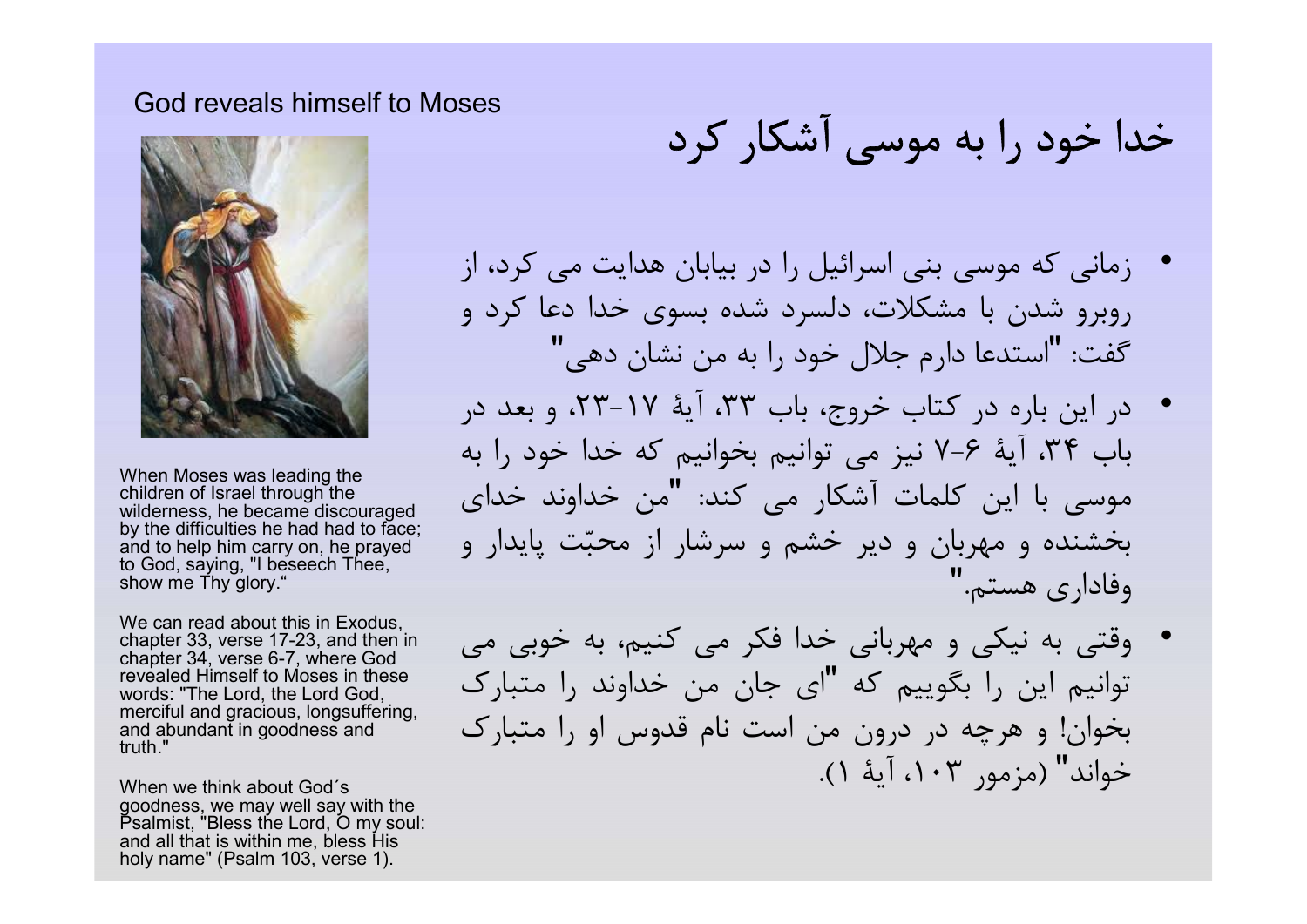#### The Son of God



• Right from the beginning, God planned to send His Son to be our Saviour. There are many prophecies of Jesus in the Old Testament, such as the one in Isaiah, chapter 7, verse 14, where we read,

"Behold, a virgin shall conceive, and bear a son, and shall call His name Immanuel."

Immanuel means, "God with us", and God is here promising to send His own Son.

And so it came to pass. As the apostle Paul says, "When the fulness of the time was come, God sent forth His Son, made of a woman, made under the law" (Galatians, chapter 4, verse 4).

پسرِ خدا

- درست از زمان ازل، نقشة خدا اين بود كه پسر خود را به عنوان نجات دهنده براي ما بفرستد . پيشگويي هاي بسياري دربارة عيسي در عهد عتيق وجود دارد . به عنوان مثال در اشعيا باب ،٧ آيهٔ ۱۴ می خوانيم: "باكره حامله شده پسری خواهد زاييد كه نامش عمانوئيل خواهد بود."
- "خدا با ما" و خدا در اينجا به ما عمانوئيل يعني اميد مي دهد كه پسر خود را مي فرستد .
- "اما وقتي همانطور كه پولس رسول مي گويد: زمان معين فرا رسيد، خدا فرزند خود را كه از يك زن و در قيد شريعت متولد شده بود، فرستاد " (غلاطيان، باب ،٤ آية ٤).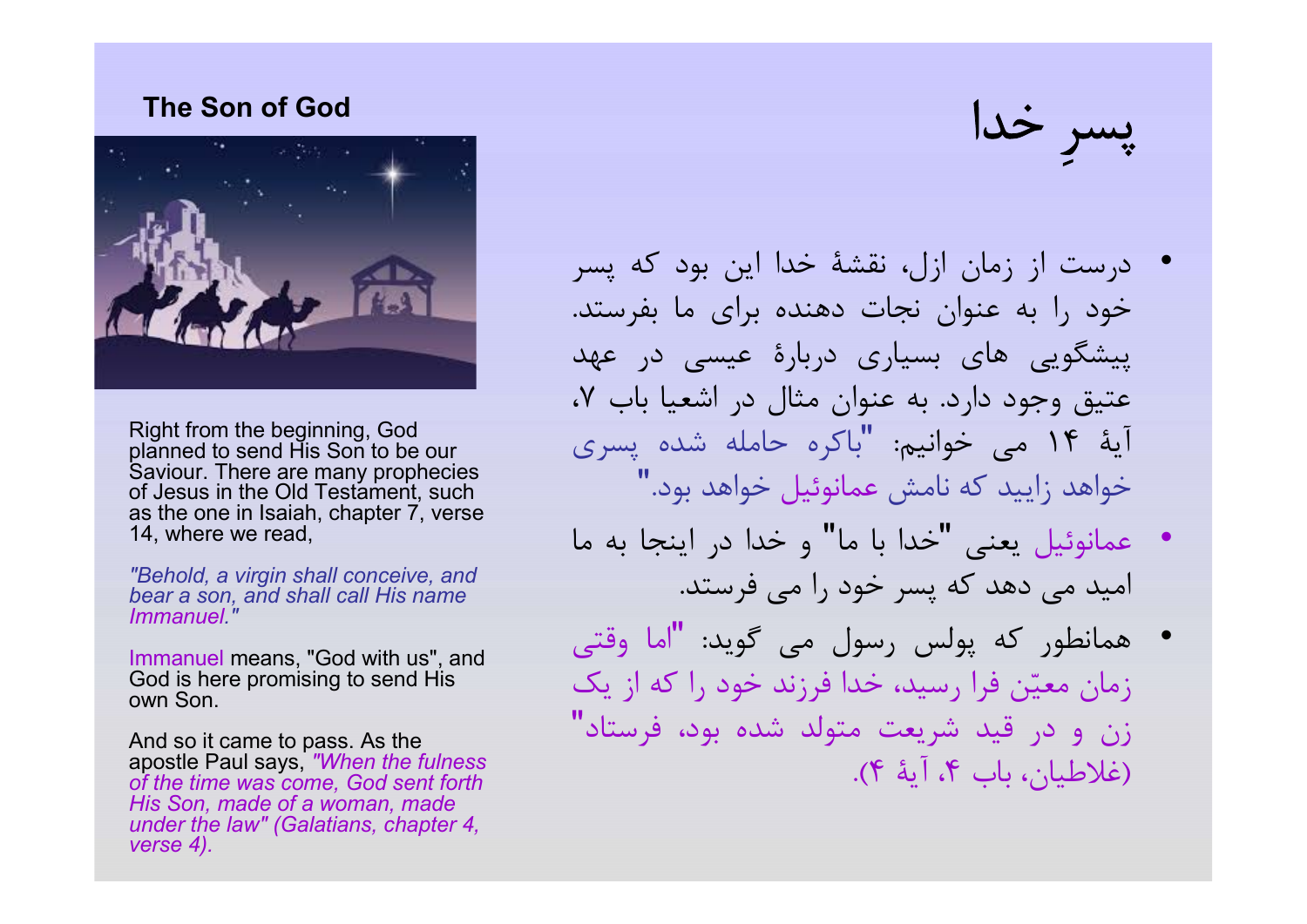## The beginning of Jesus in the womb of Mary

Before His birth, the angel said unto His mother, "The Holy Spirit shall come upon thee, and the power of the Highest shall overshadow thee: therefore also that holy thing which shall be born of thee shall be called the Son of God." (Luke, chapter 1, verse 35).



Before He began His work of preaching, Jesus was baptised in the River of Jordan. At this time, God gave Him the Holy Spirit, which meant that He had unlimited power; and God said to Him, "Thou art my beloved Son, in whom I am well pleased" (Mark, chapter 1, verse 11).

# شروع عيسي مسيح از رحم مريم

- پيش از تولد او، فرشته اي به مادرش گفت : "روح القدس بر تو خواهد آمد و قدرت خداي متعال بر تو سايه خواهد افكند و به اين سبب آن نوزاد مقدس، پسر خدا ناميده خواهد شد" (لوقا باب ،١ آية ٣٥).
- پيش از اينكه عيسي وظيفة بشارت خود را شروع كند، در رود اردن تعميد گرفت . در همين زمان، خدا روح القدس را به او عطا كرد كه به معني دارا شدن قدرتي نا محدود تو پسر عزيز من " است. و خدا به او گفت: هستي، از تو خشنودم" (مرقس، باب،١ آية .(١١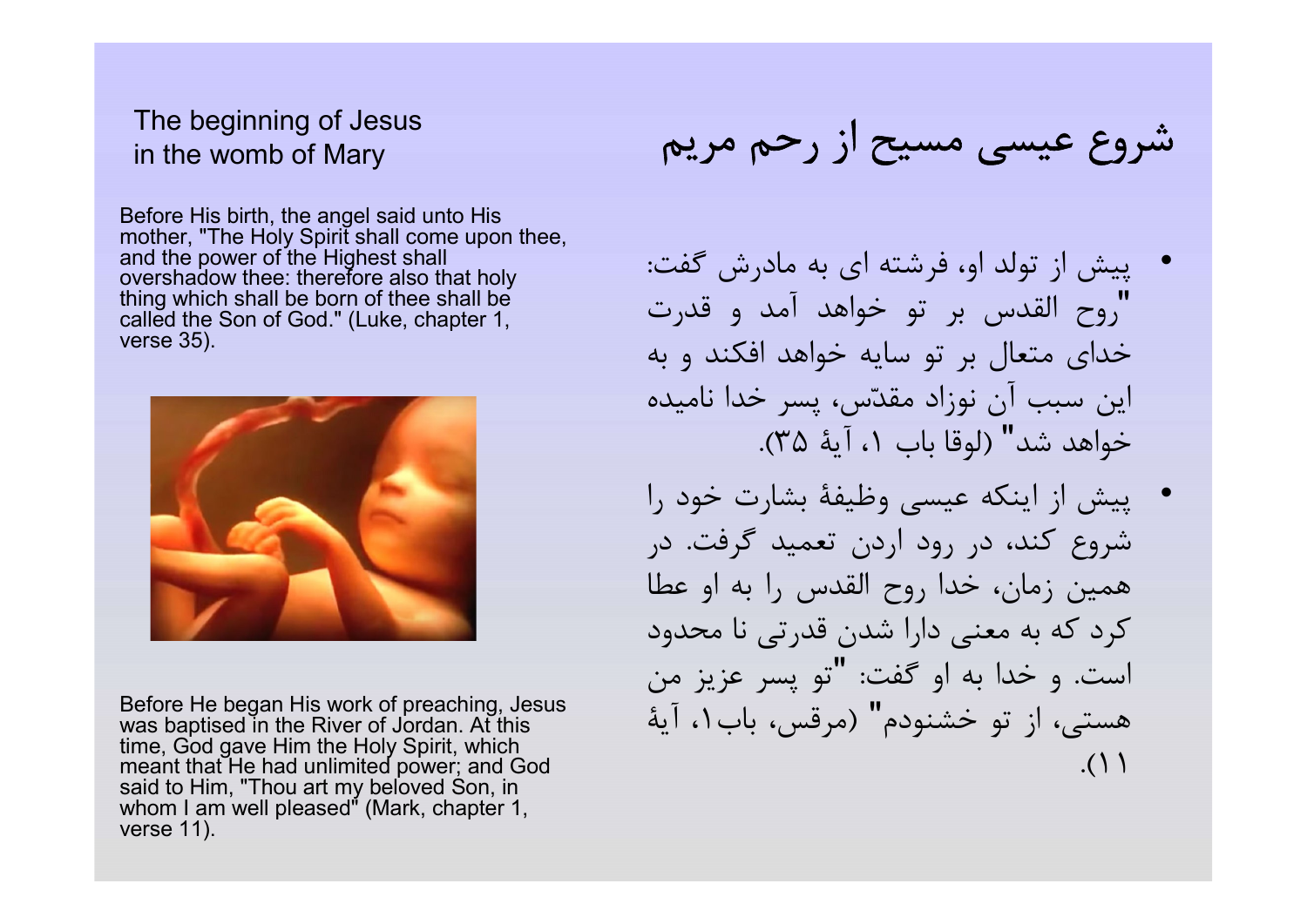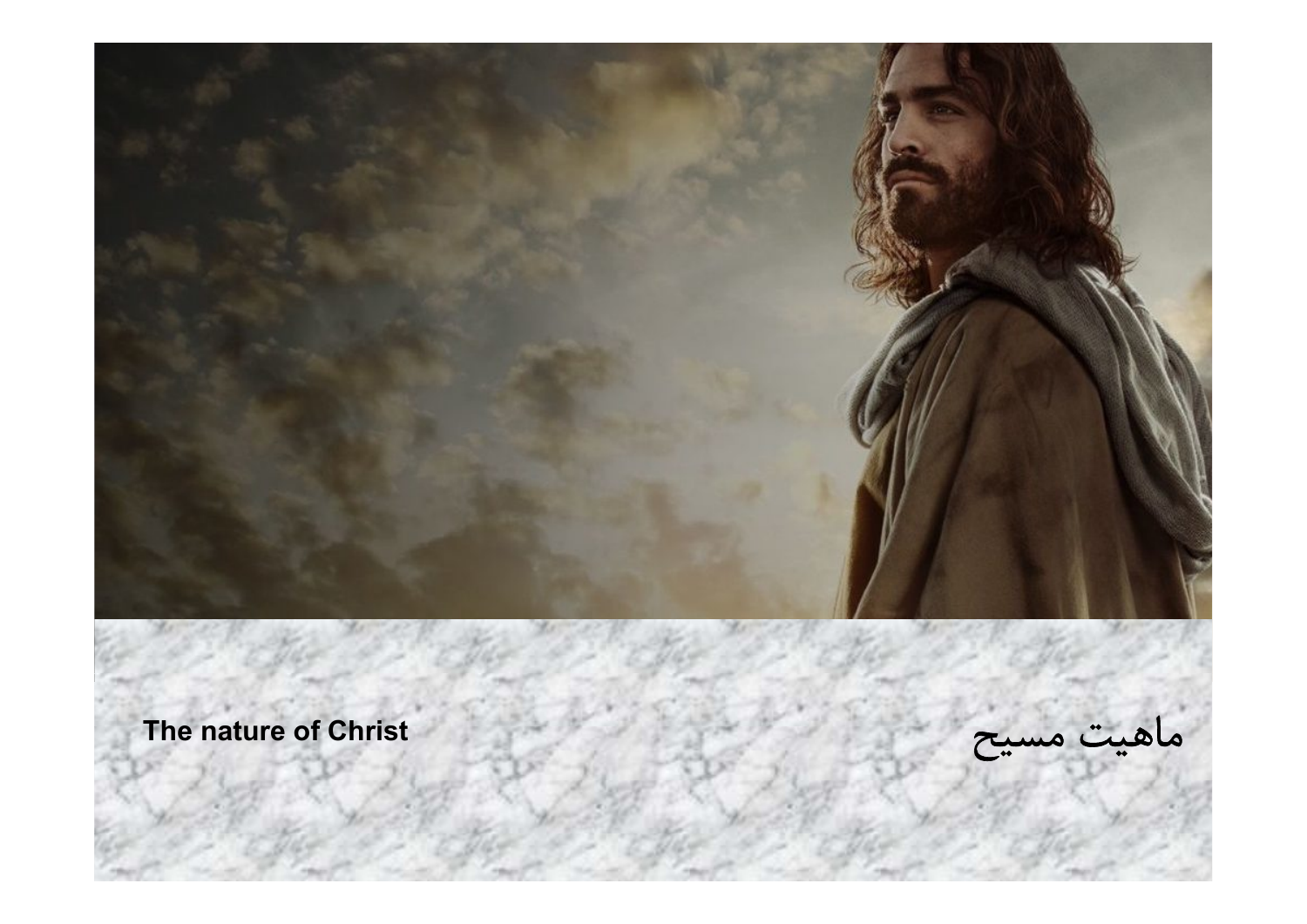#### The nature of Christ



• Because Jesus was born of a woman, He had a nature just like ours. In Hebrews, chapter 2, verse 17, we read, "In all things it suited Him to be made like unto His brethren<sup>"</sup>

• Of course, Jesus was like us before His resurrection. After the resurrection, He was given a powerful immortal body.

• Because Jesus was the Son of God, His character was perfect, even when He possessed a weak human nature.

ماهيت مسيح

- بخاطر اينكه عيسي از يك زن به دنيا آمد، او طبيعتي كاملاً شبيه به طبيعت ما داشت. در عبرانيان باب ٢، آيهٔ ١٧ مي خوانيم: "از اين جهت مي بايست در هر امري مشابه برادران خود شود تا در امور خدا رئيس كهنه اي دلسوز و امين شده، كفارة گناهان قوم را بكند."
- البته عيسي قبل از رستاخيزش درست مانند ما بود. اما پس از آن به او جسمي قدرتمند و فنا ناپذير داده شد.
- به اين دليل كه عيسي پسر خدا بود، او شخصيت كاملي داشت با اين حال كه او داراي ضعف طبيعت انساني نيز بود.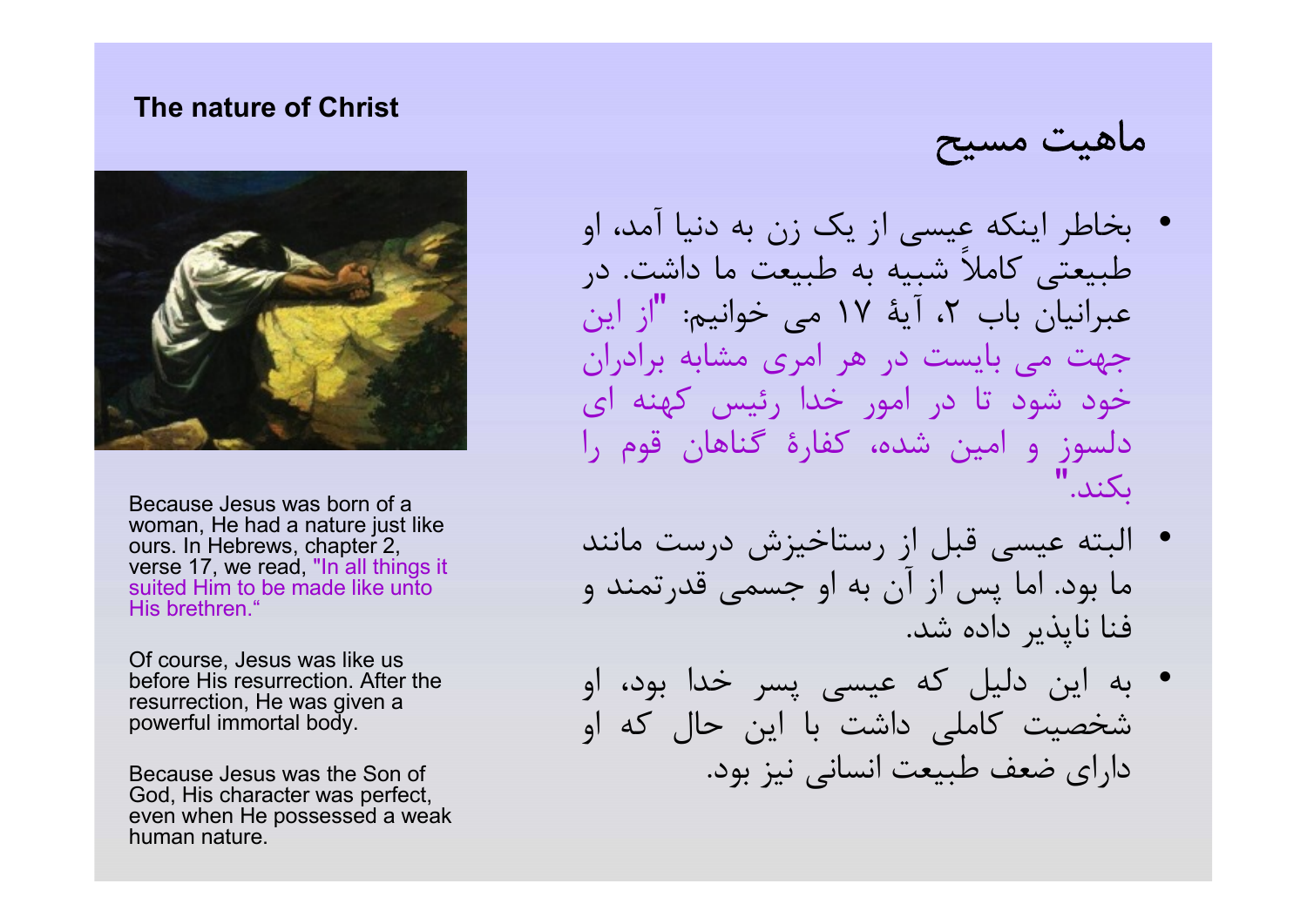#### A wrong idea - 1



- Many people have neglected the Bible teaching about God, and so they have come to believe in something which they call "the Trinity". They tell us that God consist of three persons, the Father, the Son and the Holy Ghost, all equal with each other.
- (We shall be considering the Holy Ghost, or more correctly, the Holy Spirit, in the next lesson.)

يك تصور اشتباه

• بسياري از مردم از تعليمات كتاب مقدس دربارة خدا غافل شدند، در نتيجه آنها به باور كردن چيزي كه آنرا "تثليث" ناميدند، روي آوردند . آنها مي گويند خدا تركيبي است از سه شخصيت، پدر، پسر و روح القدس، و همه با هم برابر هستند.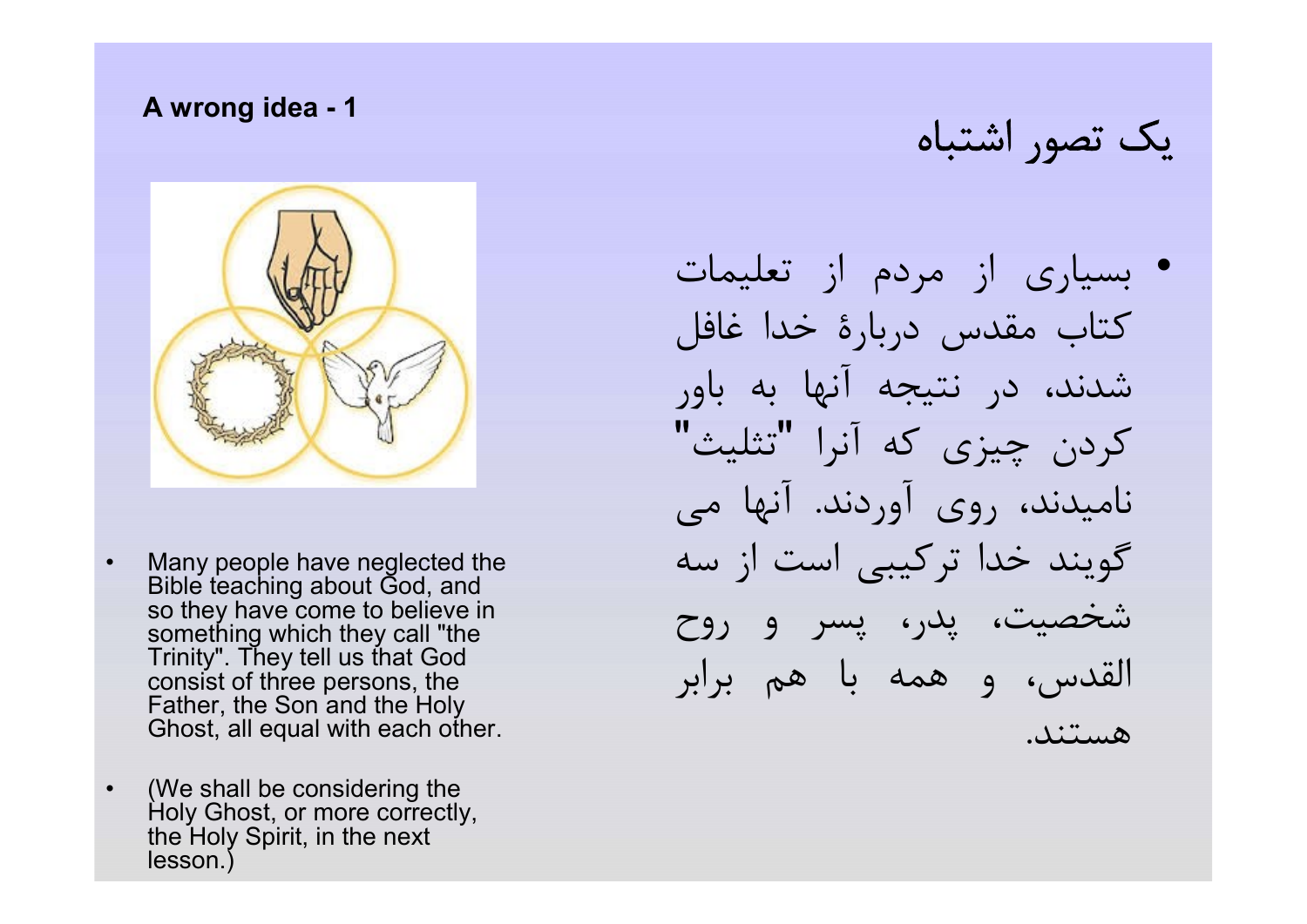#### A wrong idea - 2



The word "Trinity" and the phrase "God the Son" do not occur in the Bible. Indeed, the whole idea is opposed to Bible teaching. In the same way that a son can never be equal with his father, so Jesus can never be equal with God. He never claimed to be, but depended on His Father for all things.

> He said, "The Son can do nothing of Himself, but what He seeth the Father do" (John, chapter 5, verse 19).

يك تصور اشتباه

- كلمة "تثليث" و عبارت "خداي پسر" در كتاب مقدس وجود ندارد. در واقع اين ايده بطور كلي با تعليمات كتاب مقدس مغايرت و ضديت دارد. به همين صورت، يك پسر نيز هرگز نمي تواند با پدر خود برابر باشد، بنابراين عيسي هرگز نمي توانست با خدا برابر باشد. او هرگز ادعاي برابري نكرد بلكه همواره تأكيد كرد كه همه چيز در دست پدرش است.
- " يقين بدانيد كه پسر نمي تواند از او گفت: خود كاري انجام دهد مگر آنچه كه ميبيند پدر انجام مي دهد. هر چه پدر مي كند پسر هم مي كند " (يوحنا، باب ،٥ آية ١٩).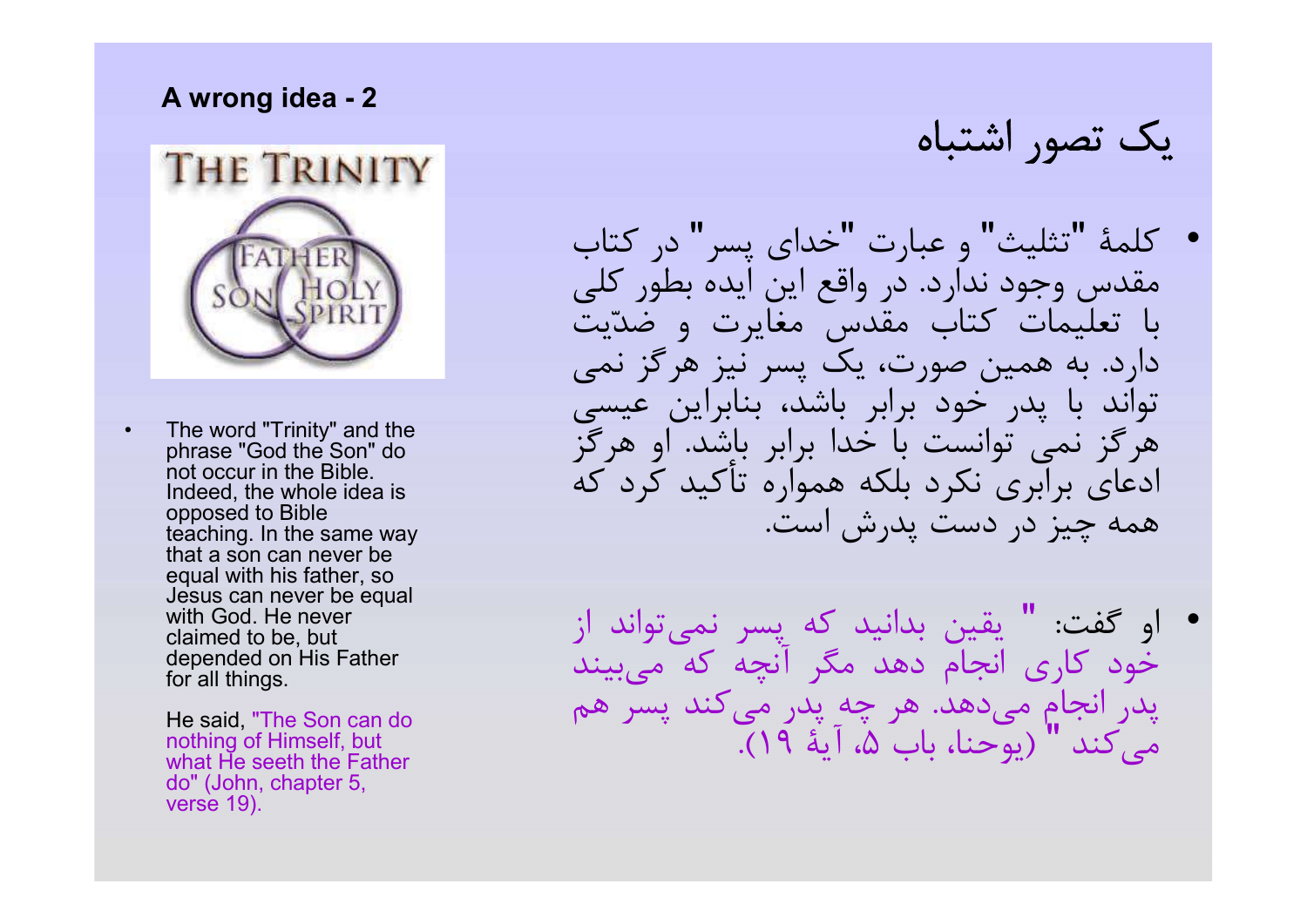# "My father and I are one"

It is true that Jesus once said, "I and My Father are one" (John, chapter 10, verse 30). But we also speak of being at one with a person if we agree perfectly with him.

• In this sense, Jesus was also one with His disciples, for He prays in John, chapter 17, verse 21 that, "...they (the disciples) all may be one; as Thou Father, art in Me, and I in Thee, that they also may be one in Us."

• Turn to I Corinthians, chapter 15, and read verses 24-28. Notice particularly verse 28, "And when all things shall be subdued unto Him, then shall the Son also Himself be subject unto Him that put all things under Him, that God may be all in all."

This verse tells us that, even at the end of His 1,000-year reign on earth, Jesus will be subject to His Father; and God alone will be all in all.

من و پدر يك هستيم

- درست است كه عيسى يكبار گفت: "من و پدر يک هستيم" (يوحنا، باب ،١٠ آية ٣٠). ما نيز ميتوانيم از يكي بودن با او صحبت كنيم و مدعي باشيم كه با او يكي هستيم، به اين شرط كه كاملاً با او موافق باشيم.
- "تا همة آنان يكي در اين جمله، عيسي با شاگردان خود نيز يكي بود: باشند آنچنان كه تو اي پدر در من هستي و من در تو و آنان نيز در ما يكي باشند و تا جهان ايمان بياورد كه تو مرا فرستاده اي " (يوحنا، باب ،١٧ آية ٢١)
- به اول قرنتيان، باب ،١٥ آية ٢٨-٢٤ برگرديد. به آية ٢٨ بيشتر دقت كنيد: "سرانجام، وقتى مسيح بر تمام دشمنان خود پيروزى يافت، آنگاه خود او نيز كه فرزند خداست، خود را تحت فرمان پدرش خدا قرار خواهد داد تا خدا كه او را بر همه چيز مسلط ساخته بود، بر كُلِ عالم هستي حاكم شود"
- اين آيه به ما مي گويد كه حتي پس از ١٠٠٠ سال سلطنت او (عيسي) بر زمين، عيسي تحت فرمان خدا خواهد شد و خدا به تنهايي حاكم سراسر جهان خواهد بود .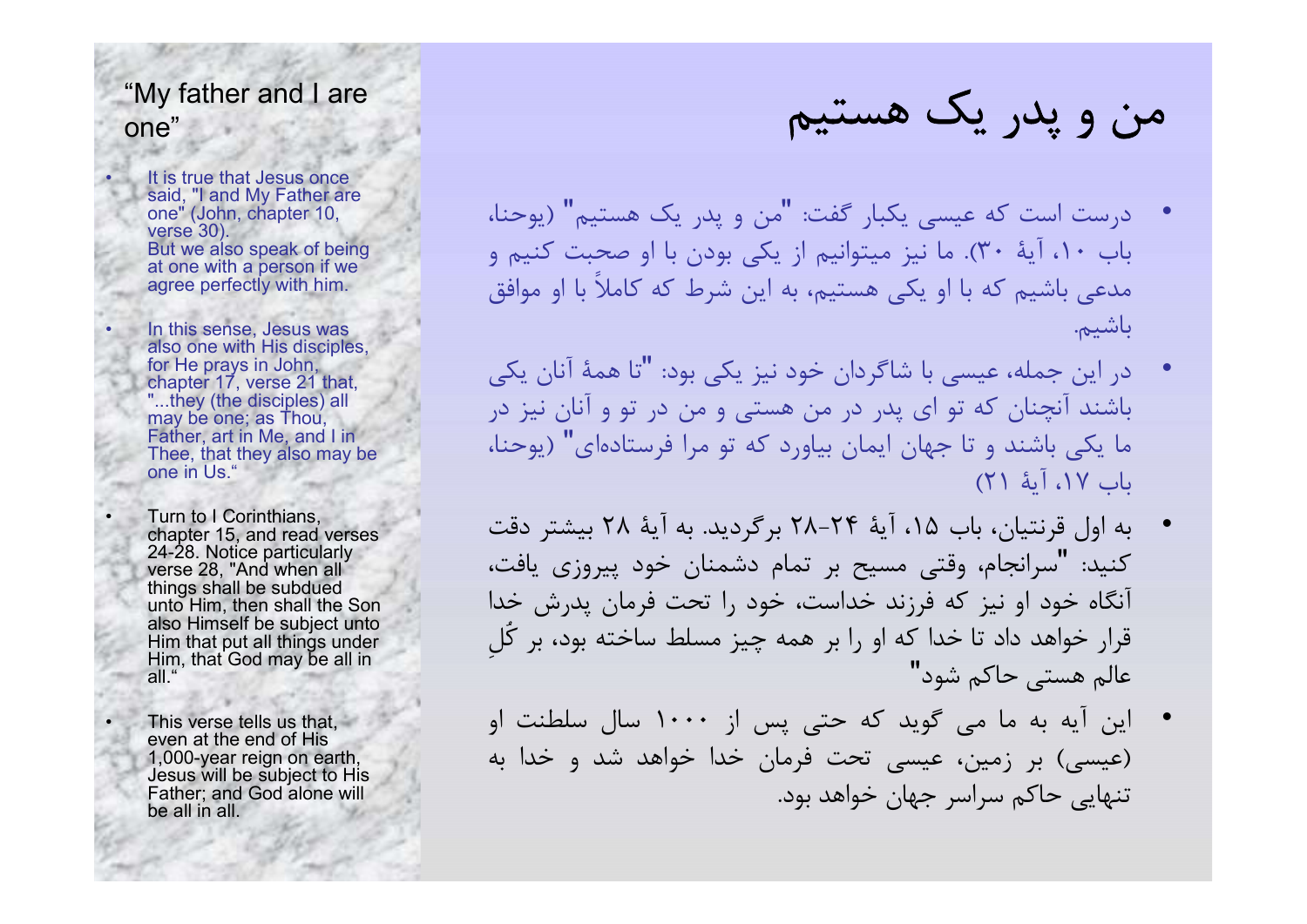#### Where did belief in the Trinity come from?



- The early Christians didn't believe in the Trinity. They believe what the Bible taught that there is "...one God, and one mediator between God and men, the man Christ Jesus." (I Timothy, chapter 2, verse 5).
- It was not until over 300 years after Jesus was born that Christians began to believe in "the Trinity"; and this belief was based, not on the Bible, but on the ideas of the Ancient Greeks, who knew nothing of the one true God.

# تفكر تثليث از كجا شكل گرفت؟

- مسيحيان اوليه اعتقادي به تثليث نداشتند. باور و اعتقاد آنها به تعاليم كتاب مقدس بود كه " زيرا يك خدا وجود دارد و يك واسطه بين خدا و انسان، يعني شخص عيسي مسيح " (اول تيموتائوس، باب ،٢ آية ٥).
- تا ٣٠٠ سال بعد از ميلاد مسيح چنين اعتقادي در ميان مسيحيان نبود و اعتقاد به "تثليث" پيش از آن وجود نداشت. و اين باور بر اساس كتاب مقدس شكل نگرفت، بلكه با تفكرات يونان باستان كه از خداي حقيقي هيچ چيز نمي دانستند، شكل گرفت.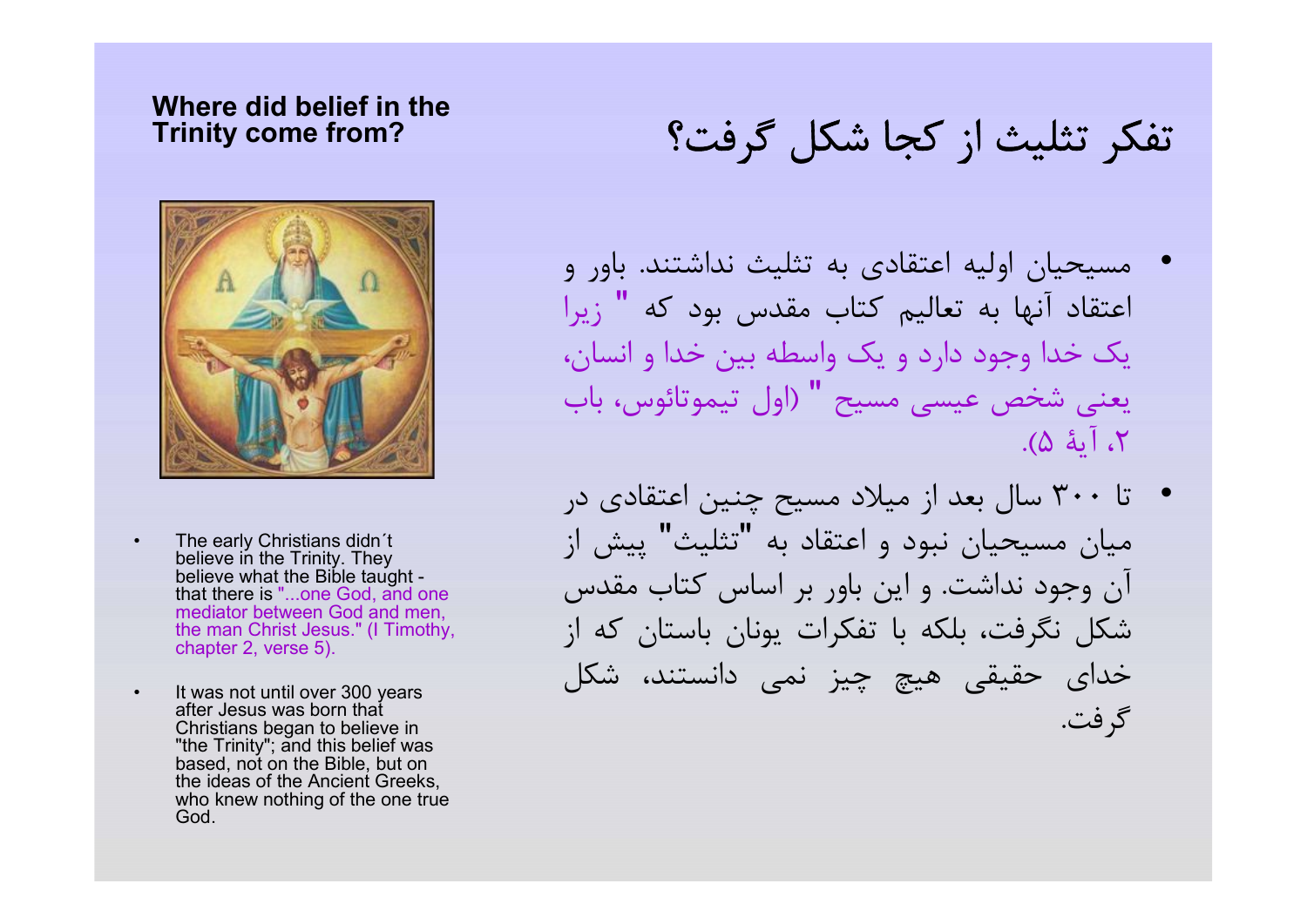#### The true belief of the First Christians



In the "Apostles' Creed", which was put together about 100 years after Jesus went up into heaven, and which sets out the beliefs of the early Christians, we read, "I believe in God the Father Almighty, Maker of heaven and earth; and in Jesus Christ His only Son our Lord, who was conceived by the Holy Ghost, born of the Virgin Mary."

> This is the true teaching of the Bible.

•

عقايد راستين مسيحيان اوليه

- "عقيدة رسولان"، كه حدود ١٠٠ سال در بعد از صعود عيسي به آسمان ثبت شد، دربارة اعتقادات مسيحيان اوليه مي خوانيم: "من به خداى قادر مطلق ايمان دارم، خالق آسمان و زمين و پسر يگانة او عيسي مسيح كه توسط روح القدس، از مريم باكره متولد شد. "
	- اين است تعليم صحيح كتاب مقدس .